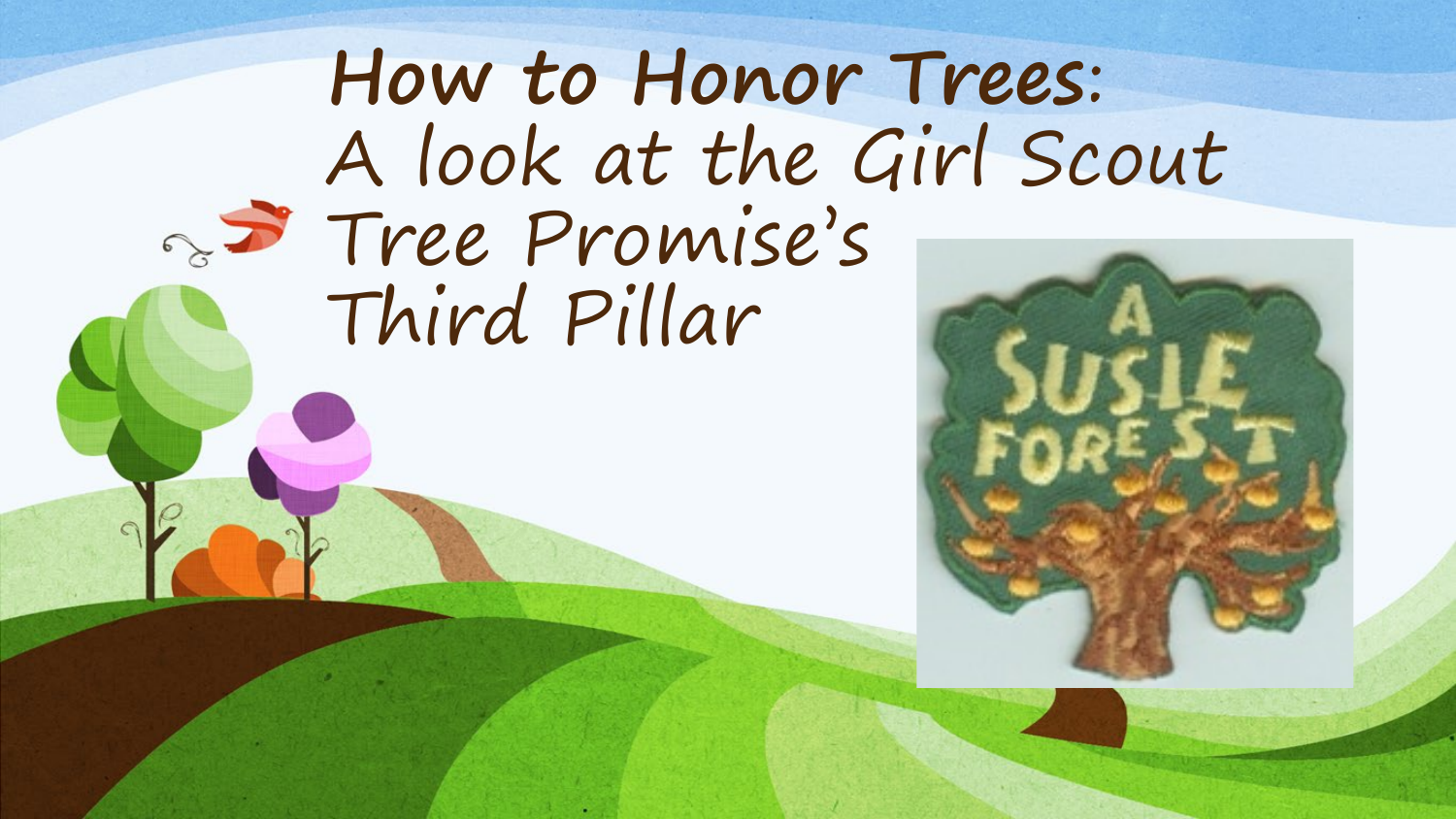## Honoring Trees: Susie Forest Patch Background

- A Patch Program- From GSEWNI to you with love!
- In honor of Susie Stephens. Susie was born in April of 1965. Susie was a Girl Scout in GSEWNI. She participated in many activities including a trip to Japan with her troop. She became an environmental advocate with a local non-profit.
- Susie's life was cut short in March of 2002 when she was killed crossing a street in a crosswalk.
- The "Susie Forest" patch represents the movement her mother<br>Nancy MacKerrow has started to plant trees in Spokane in honor<br>of Susie. Nancy's goal to have a whole forest of Susie Trees- one in every state. **We want to help her!**
- Susie has **300** trees planted in her "forest" around the world!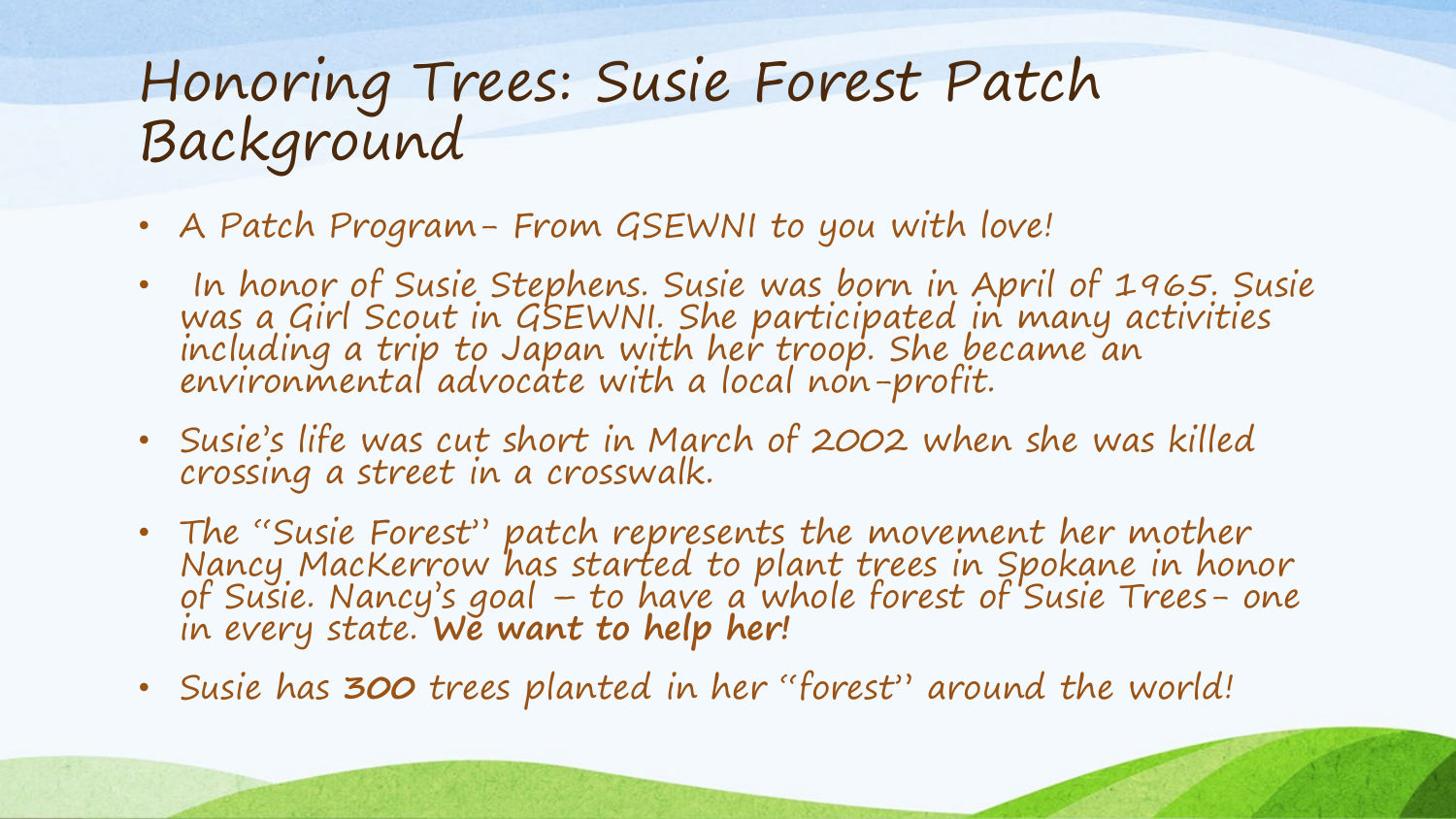## Nancy's Goal: A Susie Tree in Every State!

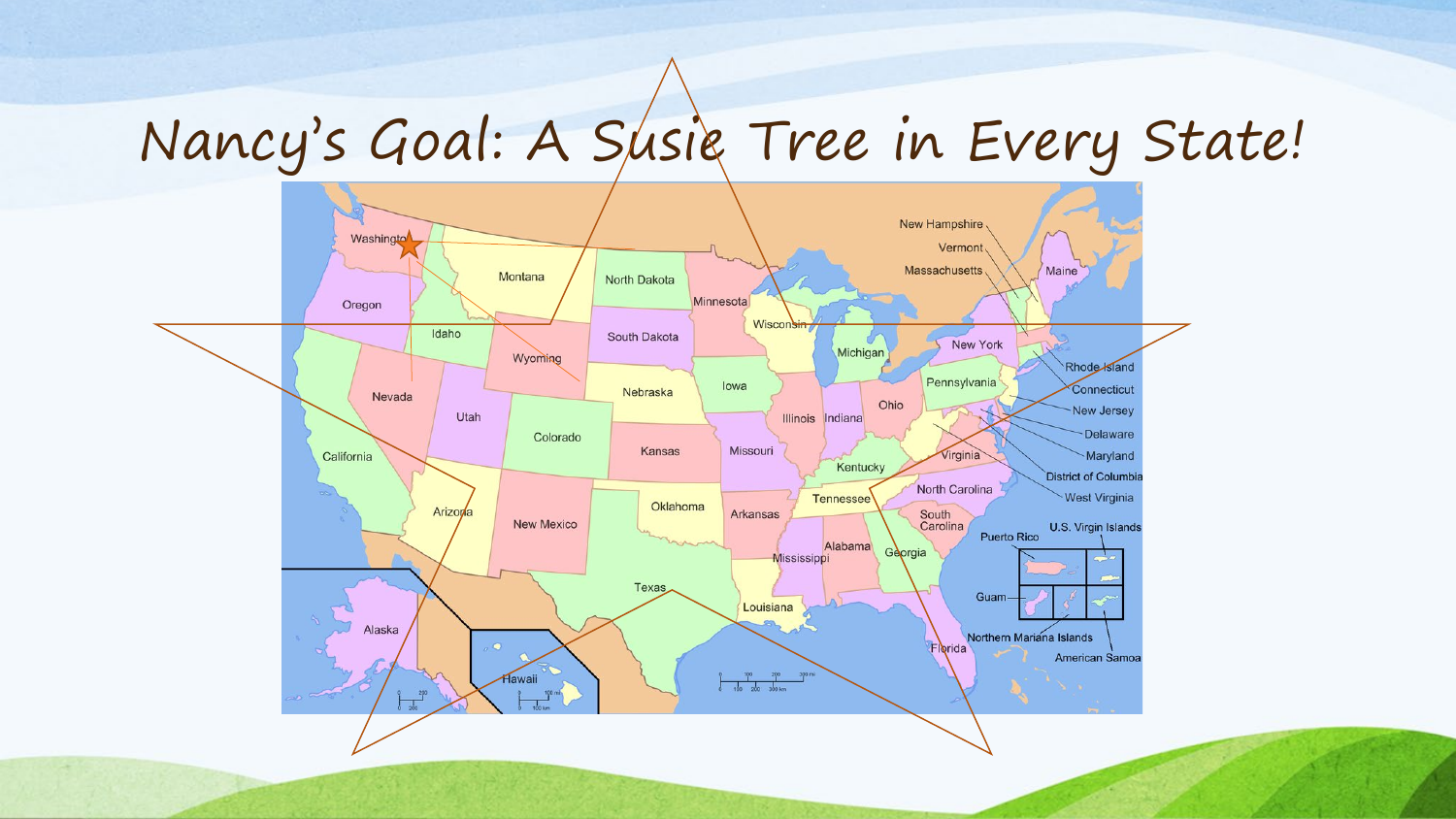## Tree Honoring Patch: Susie's Forest

• Honoring a Tree:

- Tell Susie's story OR a story of a special person in your community that you will dedicate the tree to.
- Plant a Tree OR honor an existing tree.
- Celebrate the tree by hanging up biodegradable tags with stories about the tree's legacy OR painting rocks with well wishes around the tree. (Susie's mom's <u>cookie– kibbles </u>are a good<br>touch to the ceremony to honor the sweet tooth in us all!)
- **Fill out the GSEWNI** form (next slide) with your<br>tree honoring story AND receive a unique patch<br>from GSEWNI! Become a part of the Susie Forest!
- DON''T FORGET: <u>To register your tree</u> in the Tree Tracker for GSUSA!